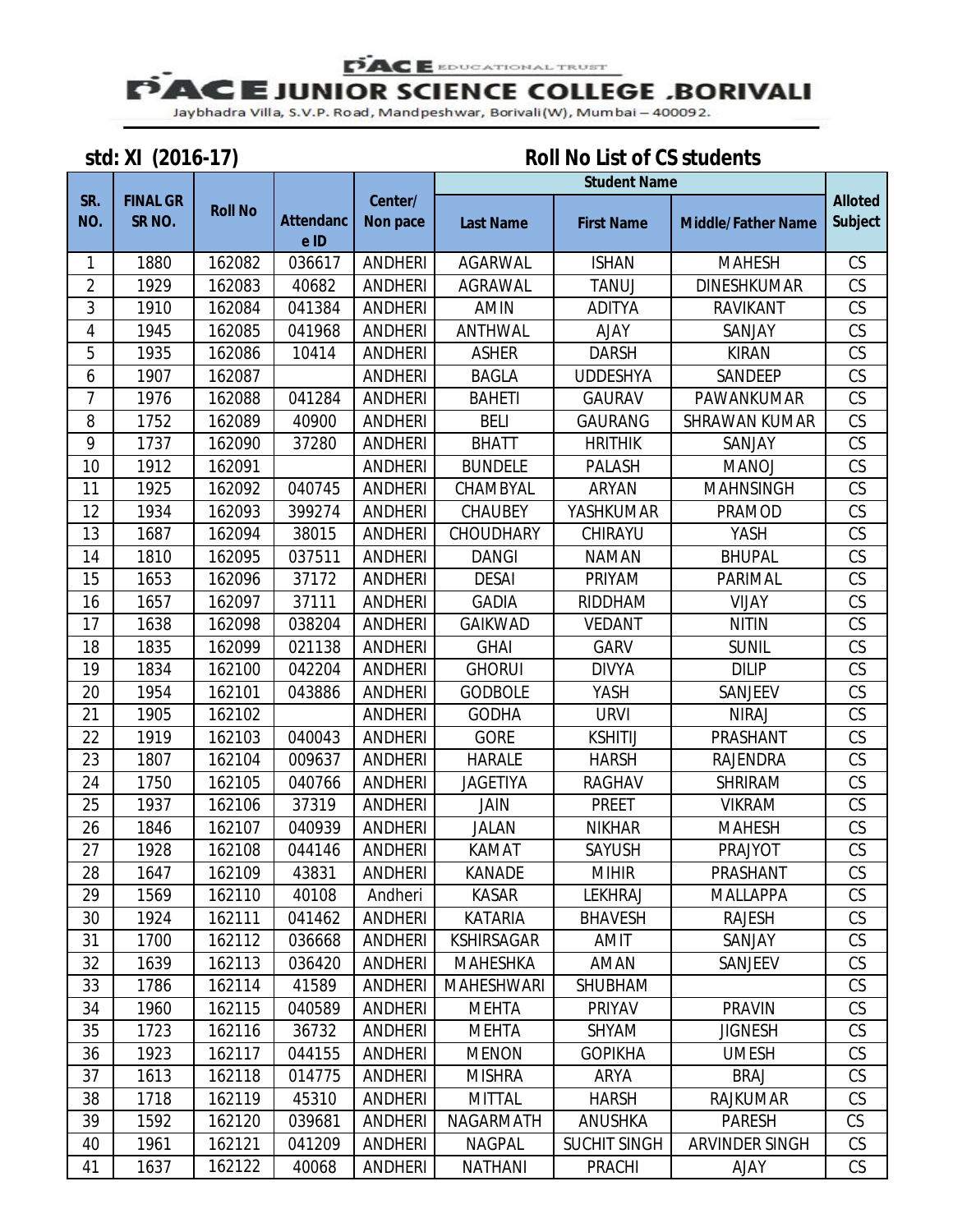|            |                                      |                |                          |                     | <b>Student Name</b> |                   |                           |                                  |  |
|------------|--------------------------------------|----------------|--------------------------|---------------------|---------------------|-------------------|---------------------------|----------------------------------|--|
| SR.<br>NO. | <b>FINAL GR</b><br>SR <sub>NO.</sub> | <b>Roll No</b> | <b>Attendanc</b><br>e ID | Center/<br>Non pace | <b>Last Name</b>    | <b>First Name</b> | <b>Middle/Father Name</b> | <b>Alloted</b><br><b>Subject</b> |  |
| 42         | 1793                                 | 162123         | 036533                   | <b>ANDHERI</b>      | <b>NEVATIA</b>      | <b>RISHABH</b>    | <b>RAJESH</b>             | CS                               |  |
| 43         | 1753                                 | 162124         | 014165                   | <b>ANDHERI</b>      | <b>PADHY</b>        | <b>PRATEEK</b>    | <b>KUMAR</b>              | CS                               |  |
| 44         | 1975                                 | 162125         | 029910                   | <b>ANDHERI</b>      | PALASPAGAR          | <b>TANUJ</b>      | <b>AVINASH</b>            | CS                               |  |
| 45         | 1953                                 | 162126         | 036854                   | <b>ANDHERI</b>      | Pandey              | <b>ISHAAN</b>     | <b>SOUMITRA</b>           | CS                               |  |
| 46         | 1911                                 | 162127         | 033014                   | <b>ANDHERI</b>      | <b>PRABHAKAR</b>    | <b>ANIMESH</b>    | <b>ALOK</b>               | CS                               |  |
| 47         | 1946                                 | 162128         | 043437                   | <b>ANDHERI</b>      | PRASAD              | <b>SRISTI</b>     | SACHCHIDANAND             | CS                               |  |
| 48         | 1936                                 | 162129         | 038326                   | <b>ANDHERI</b>      | <b>RAJALE</b>       | <b>KSHITIJ</b>    | <b>VISHWANATH</b>         | CS                               |  |
| 49         | 1593                                 | 162130         | 037234                   | <b>ANDHERI</b>      | SAWANT              | <b>SANCHIT</b>    | SANJAY                    | CS                               |  |
| 50         | 1727                                 | 162131         | 36865                    | <b>ANDHERI</b>      | SAWANT              | YASH              | SANDEEP                   | CS                               |  |
| 51         | 1947                                 | 162132         |                          | <b>ANDHERI</b>      | <b>SEKSARIA</b>     | <b>MANAV</b>      | SAMEER                    | CS                               |  |
| 52         | 1716                                 | 162133         | 036548                   | <b>ANDHERI</b>      | <b>SINHA</b>        | <b>TANMAY</b>     | SANJAY                    | CS                               |  |
| 53         | 1627                                 | 162134         | 028932                   | <b>ANDHERI</b>      | <b>SISTA</b>        | <b>RAVI</b>       | <b>VINAYAK</b>            | CS                               |  |
| 54         | 1840                                 | 162135         | 038627                   | <b>ANDHERI</b>      | SURANA              | <b>TANISH</b>     | <b>ASHOK</b>              | CS                               |  |
| 55         | 1686                                 | 162136         | 038230                   | <b>ANDHERI</b>      | <b>SUVARNA</b>      | <b>HARSHIL</b>    | <b>RAMESH</b>             | CS                               |  |
| 56         | 1959                                 | 162137         | 040739                   | <b>ANDHERI</b>      | <b>TAPIAWALA</b>    | VATSAL            | <b>ASHISH</b>             | CS                               |  |
| 57         | 1688                                 | 162138         | 037527                   | <b>ANDHERI</b>      | <b>THAMPY</b>       | <b>TIMOTHY</b>    | <b>BIJU</b>               | CS                               |  |
| 58         | 1800                                 | 162139         | 040427                   | <b>ANDHERI</b>      | <b>TIWARI</b>       | <b>ANURAG</b>     | <b>RAJESH</b>             | CS                               |  |
| 59         | 1640                                 | 162140         | 36489                    | <b>ANDHERI</b>      | <b>TIWARI</b>       | <b>PRIYANSH</b>   | <b>NIL</b>                | CS                               |  |
| 60         | 1847                                 | 162141         | 41197                    | <b>ANDHERI</b>      | <b>TIWARI</b>       | <b>SHIVANI</b>    | <b>DINESH</b>             | CS                               |  |
| 61         | 1642                                 | 162142         | 009202                   | <b>ANDHERI</b>      | VAHANWALA           | <b>MIHIR</b>      | <b>JAYESH</b>             | CS                               |  |
| 62         | 1597                                 | 162143         | 43851                    | <b>ANDHERI</b>      | <b>VERMA</b>        | <b>RISHABH</b>    | ALOKVARDHAN               | CS                               |  |
| 63         | 1941                                 | 162144         | 037500                   | <b>ANDHERI</b>      | <b>VHORA</b>        | <b>RAJ</b>        | <b>DEEPAK</b>             | CS                               |  |
| 64         | 1714                                 | 162145         | 37206                    | <b>ANDHERI</b>      | <b>WADALKAR</b>     | YASH              | <b>RAKESH</b>             | CS                               |  |
| 65         | 1940                                 | 162146         | 41787                    | <b>ANDHERI</b>      | <b>WAGHELA</b>      | <b>HARSH</b>      | <b>NILESH</b>             | CS                               |  |
| 66         | 1660                                 | 162147         | 0016540                  | <b>ANDHERI</b>      | WAVHAL              | <b>SHARDUL</b>    | <b>SUBODH</b>             | CS                               |  |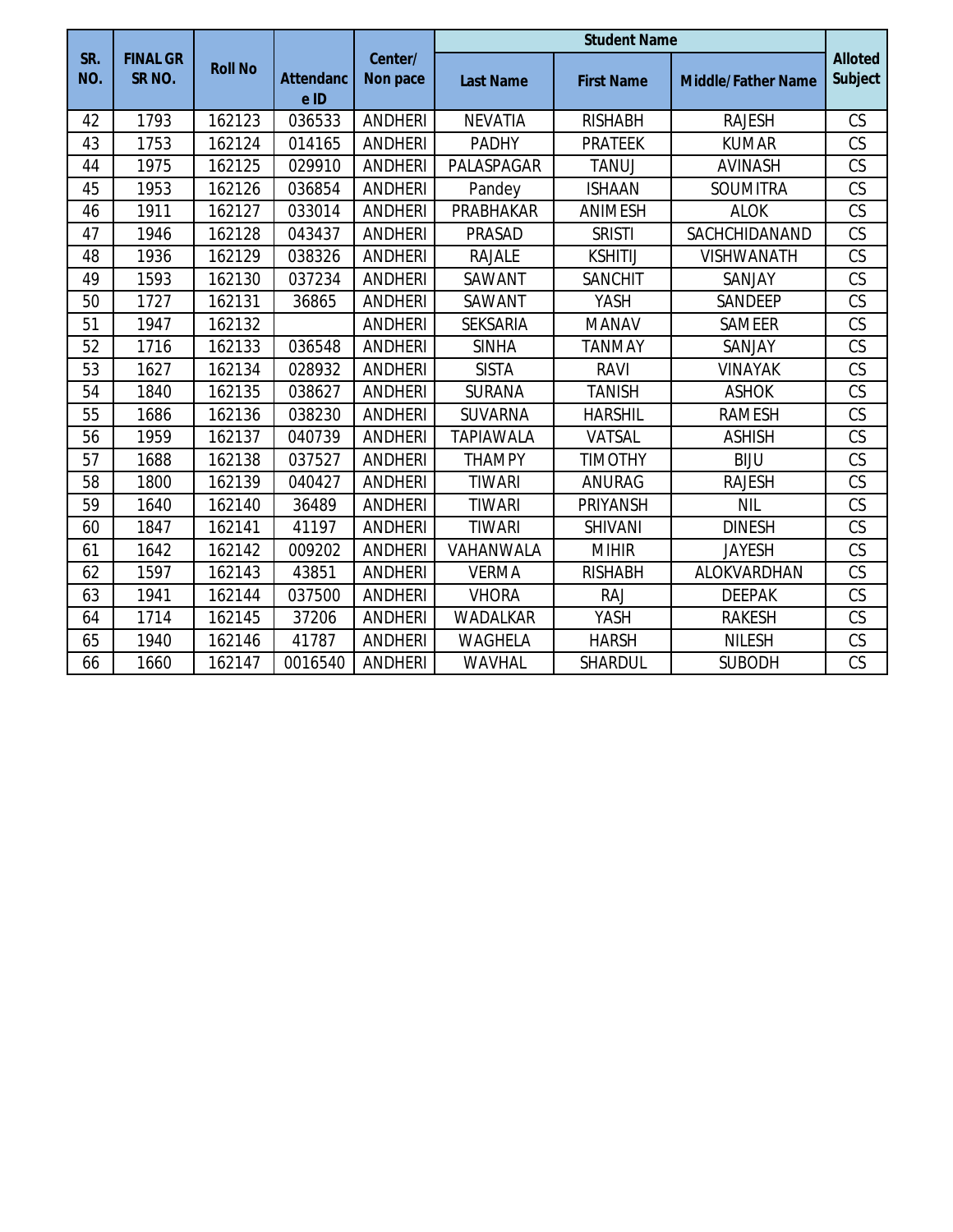**PACE** EDUCATIONAL TRUST

# **E JUNIOR SCIENCE COLLEGE ,BORIVALI**<br>Jaybhadra Villa, S.V.P. Road, Mandpeshwar, Borivali(W), Mumbai – 400092.

**std: XI (2016-17) Roll No List of EM students** 

|                |                                      | <b>Student Name</b> |                         |                     |                   |                   |                           |                                  |
|----------------|--------------------------------------|---------------------|-------------------------|---------------------|-------------------|-------------------|---------------------------|----------------------------------|
| SR.<br>NO.     | <b>FINAL GR</b><br>SR <sub>NO.</sub> | <b>Roll No</b>      | <b>Attendance</b><br>ID | Center/<br>Non pace | <b>Last Name</b>  | <b>First Name</b> | <b>Middle/Father Name</b> | <b>Alloted</b><br><b>Subject</b> |
| 1              | 1777                                 | 162301              | 043981                  | <b>ANDHERI</b>      |                   | <b>ADITYA</b>     | <b>RAJESH</b>             | <b>EM</b>                        |
| $\overline{c}$ | 1854                                 | 162302              | 039325                  | <b>ANDHERI</b>      | <b>ACHARYA</b>    | <b>MRUDULA</b>    | <b>VIVEK</b>              | EM                               |
| 3              | 1916                                 | 162303              | 041376                  | <b>ANDHERI</b>      | <b>ANSARI</b>     | FAIZ              | <b>MOHD</b>               | EM                               |
| 4              | 1855                                 | 162304              | 029319                  | <b>ANDHERI</b>      | <b>ASHAR</b>      | <b>TANISHA</b>    | HIMANSHU                  | <b>EM</b>                        |
| 5              | 1663                                 | 162305              | 39547                   | <b>ANDHERI</b>      | <b>ATTAL</b>      | <b>HARIHAR</b>    | CHANDRAPRAKASH            | <b>EM</b>                        |
| 6              | 1926                                 | 162306              | 043759                  | <b>ANDHERI</b>      | <b>BARDIA</b>     | SHREYANSH         | <b>SUMAN</b>              | <b>EM</b>                        |
| 7              | 1706                                 | 162307              | 033203                  | <b>ANDHERI</b>      | <b>BHANDARI</b>   | <b>ADITYA</b>     | <b>RAKESH</b>             | EM                               |
| 8              | 1867                                 | 162308              | 37533                   | <b>ANDHERI</b>      | <b>BHARTIA</b>    | <b>NIKUNJ</b>     |                           | <b>EM</b>                        |
| 9              | 1915                                 | 162309              | 40605                   | <b>ANDHERI</b>      | <b>BHATT</b>      | <b>KAUSTUBH</b>   | SAURABHRAJ                | EM                               |
| 10             | 1674                                 | 162310              | 036564                  | <b>ANDHERI</b>      | CHAKRAVARTY       | YASH              | <b>SAMEER</b>             | <b>EM</b>                        |
| 11             | 1747                                 | 162311              | 037282                  | <b>ANDHERI</b>      | CHANDARIA         | <b>HETIK</b>      | <b>PIYUSH</b>             | EM                               |
| 12             | 1944                                 | 162312              | 041372                  | <b>ANDHERI</b>      | <b>CHATURVEDI</b> | <b>RASHI</b>      | <b>NARESH</b>             | EM                               |
| 13             | 1844                                 | 162313              | 021199                  | <b>ANDHERI</b>      | CHAUDHARI         | PRANAV            | <b>BHANUDAS</b>           | <b>EM</b>                        |
| 14             | 1796                                 | 162314              | 099042                  | <b>ANDHERI</b>      | <b>CHOURASIA</b>  | ARYAN             |                           | EM                               |
| 15             | 1817                                 | 162315              | 36862                   | <b>ANDHERI</b>      | <b>DABI</b>       | <b>VARUN</b>      | SHARAD                    | <b>EM</b>                        |
| 16             | 1948                                 | 162316              | 040186                  | <b>ANDHERI</b>      | <b>DALVI</b>      | SASMIT            | <b>SAMEER</b>             | EM                               |
| 17             | 1927                                 | 162317              | 037369                  | <b>ANDHERI</b>      | <b>DAVE</b>       | <b>DHVANI</b>     | <b>GUNVANT</b>            | <b>EM</b>                        |
| 18             | 1775                                 | 162318              | 41510                   | <b>ANDHERI</b>      | <b>DHOKA</b>      | <b>AADISH</b>     | <b>LALIT</b>              | EM                               |
| 19             | 1610                                 | 162319              | 038385                  | <b>ANDHERI</b>      | <b>DOSHI</b>      | <b>HARSH</b>      | <b>TUSHAR</b>             | <b>EM</b>                        |
| 20             | 1826                                 | 162320              | 12207                   | <b>ANDHERI</b>      | <b>DOSHI</b>      | <b>KHUSHI</b>     | <b>UPESH</b>              | <b>EM</b>                        |
| 21             | 1917                                 | 162321              | 041791                  | <b>ANDHERI</b>      | <b>FOFADIA</b>    | JAY               | <b>KIRAN</b>              | EM                               |
| 22             | 1589                                 | 162322              | 41502                   | Andheri             | <b>GEORGE</b>     | <b>GAVIN</b>      | <b>IYPE</b>               | <b>EM</b>                        |
| 23             | 1891                                 | 162323              | 38629                   | <b>ANDHERI</b>      | <b>GUPTA</b>      | <b>ABHISHEK</b>   | OMPRAKASH                 | <b>EM</b>                        |
| 24             | 1931                                 | 162324              | 041499                  | <b>ANDHERI</b>      | <b>GUPTA</b>      | <b>AYUSH</b>      | <b>AMIT</b>               | <b>EM</b>                        |
| 25             | 1968                                 | 162325              | 041614                  | <b>ANDHERI</b>      | <b>HEDA</b>       | <b>MUKUND</b>     | <b>RAVI</b>               | EM                               |
| 26             | 1962                                 | 162326              | 039391                  | <b>ANDHERI</b>      | JAIN              | <b>RIYA</b>       | <b>SAKET</b>              | <b>EM</b>                        |
| 27             | 1921                                 | 162327              |                         | <b>ANDHERI</b>      | K.S               | <b>SUMESH</b>     | <b>SURESH</b>             | <b>EM</b>                        |
| 28             | 1973                                 | 162328              | 036669                  | <b>ANDHERI</b>      | KANCHUGAR         | <b>SACHET</b>     | NITYANAND                 | EM                               |
| 29             | 1836                                 | 162329              | 041501                  | <b>ANDHERI</b>      | <b>KARKERA</b>    | <b>NIRMIT</b>     | <b>SHEKAR</b>             | <b>EM</b>                        |
| 30             | 1863                                 | 162330              | 041104                  | ANDHERI             | KASHALKAR         | SHRIDHAR          | <b>MAHESH</b>             | EM                               |
| 31             | 1920                                 | 162331              | 18622                   | <b>ANDHERI</b>      | <b>KEWAT</b>      | SHUBHAM           | <b>GANPATI</b>            | EM                               |
| 32             | 1943                                 | 162332              |                         | <b>ANDHERI</b>      | <b>KIRVE</b>      | <b>VEDANT</b>     | <b>SUNIL</b>              | EM                               |
| 33             | 1938                                 | 162333              | 41272                   | <b>ANDHERI</b>      | <b>KOKATE</b>     | <b>VEDANT</b>     | VIJAY                     | EM                               |
| 34             | 1906                                 | 162334              |                         | <b>ANDHERI</b>      | <b>KUMAR</b>      | PRIYANSHU         | <b>NANDAN</b>             | EM                               |
| 35             | 1635                                 | 162335              | 040916                  | <b>ANDHERI</b>      | MALIWAL           | <b>HRISHIL</b>    | <b>VIJAY</b>              | EM                               |
| 36             | 1952                                 | 162336              | 037200                  | <b>ANDHERI</b>      | <b>MEHTA</b>      | <b>ANSHUL</b>     | <b>HARSH</b>              | EM                               |
| 37             | 1738                                 | 162337              | 41169                   | <b>ANDHERI</b>      | <b>MEHTA</b>      | <b>DHAIRYA</b>    | <b>ASHWIN</b>             | EM                               |
| 38             | 1603                                 | 162338              | 029717                  | ANDHERI             | <b>MEHTA</b>      | JASH              | <b>JAYESH</b>             | EM                               |
| 39             | 1828                                 | 162339              | 19666                   | <b>ANDHERI</b>      | <b>MEHTA</b>      | <b>MAITHIL</b>    | <b>RUPESH</b>             | EM                               |
| 40             | 1913                                 | 162340              | 041754                  | <b>ANDHERI</b>      | <b>MEHTA</b>      | <b>PARTHAVI</b>   | <b>MEHUL</b>              | EM                               |
| 41             | 1558                                 | 162341              | 37512                   | Andheri             | <b>MEHTA</b>      | <b>SAHIL</b>      | <b>SUDHAKAR</b>           | EM                               |
| 42             | 1563                                 | 162342              | 36911                   | Andheri             | <b>MEHTA</b>      | SWAPNIL           | <b>DIPAKCHANDRA</b>       | EM                               |
| 43             | 1802                                 | 162343              | 042108                  | <b>ANDHERI</b>      | <b>MEHTA</b>      | <b>TANAY</b>      | <b>KAUSHIK</b>            | EM                               |
| 44             | 1890                                 | 162344              | 040762                  | <b>ANDHERI</b>      | <b>MENDES</b>     | <b>ALDRICH</b>    | ANDREW                    | EM                               |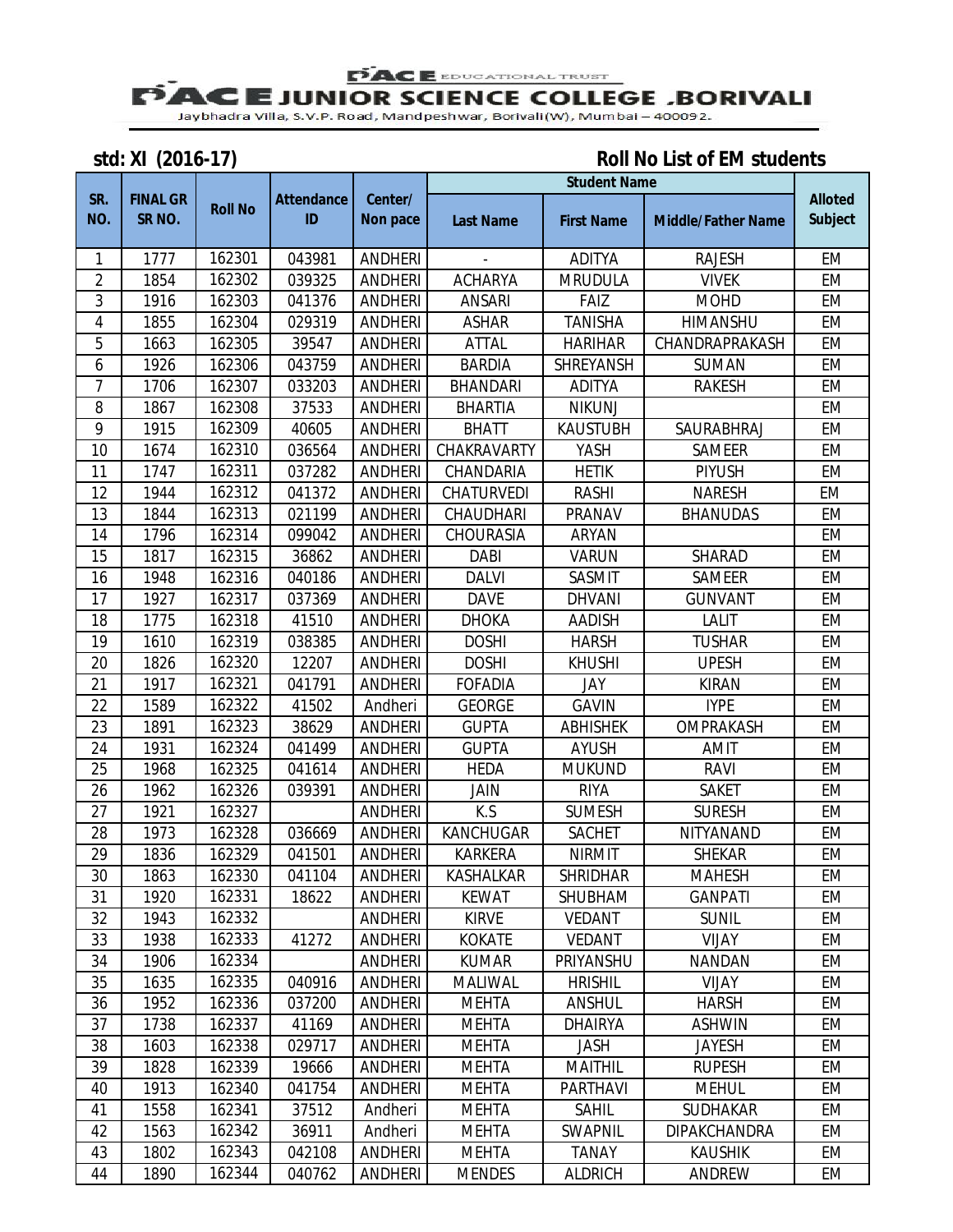|            |                                      |                |                         | <b>Student Name</b> |                  |                    |                           |                                  |
|------------|--------------------------------------|----------------|-------------------------|---------------------|------------------|--------------------|---------------------------|----------------------------------|
| SR.<br>NO. | <b>FINAL GR</b><br>SR <sub>NO.</sub> | <b>Roll No</b> | <b>Attendance</b><br>ID | Center/<br>Non pace | <b>Last Name</b> | <b>First Name</b>  | <b>Middle/Father Name</b> | <b>Alloted</b><br><b>Subject</b> |
| 45         | 1736                                 | 162345         | 42219                   | <b>ANDHERI</b>      | MIYAJIWALA       | <b>MUFADDAL</b>    | QUAIDJOHAR                | <b>EM</b>                        |
| 46         | 1646                                 | 162346         | 043861                  | <b>ANDHERI</b>      | <b>MONDKAR</b>   | <b>CHETAS</b>      | SANJIV                    | EM                               |
| 47         | 1882                                 | 162347         | 038614                  | <b>ANDHERI</b>      | <b>MOONA</b>     | ANISHKA            | <b>AMIT</b>               | <b>EM</b>                        |
| 48         | 1598                                 | 162348         | 031184                  | <b>ANDHERI</b>      | <b>MUNGAD</b>    | <b>DEVESH</b>      | <b>ANIL</b>               | <b>EM</b>                        |
| 49         | 1875                                 | 162349         | 019474                  | <b>ANDHERI</b>      | NAUKUDIKAR       | JAY                | HARISHCHANDRA             | <b>EM</b>                        |
| 50         | 1877                                 | 162350         | 019473                  | <b>ANDHERI</b>      | <b>NAUKUDKAR</b> | <b>DIPALI</b>      | <b>ASHOK</b>              | <b>EM</b>                        |
| 51         | 1799                                 | 162351         | 015363                  | <b>ANDHERI</b>      | <b>NIRALA</b>    | SHUBHAM            | <b>RAJKUMAR</b>           | EM                               |
| 52         | 1676                                 | 162352         | 36963                   | <b>ANDHERI</b>      | <b>PATEL</b>     | <b>ARYAN</b>       | SANJAY                    | <b>EM</b>                        |
| 53         | 1643                                 | 162353         | 039965                  | <b>ANDHERI</b>      | <b>PATEL</b>     | <b>JAIMIN</b>      | <b>SUDEEP</b>             | <b>EM</b>                        |
| 54         | 1666                                 | 162354         | 036584                  | <b>ANDHERI</b>      | <b>PATEL</b>     | SMIT               | <b>DHARMESH</b>           | <b>EM</b>                        |
| 55         | 1568                                 | 162355         | 41653                   | Andheri             | <b>PATEL</b>     | <b>SWATI</b>       | <b>JASWANT</b>            | <b>EM</b>                        |
| 56         | 1820                                 | 162356         | 038679                  | <b>ANDHERI</b>      | <b>PATHAK</b>    | <b>YUKTA</b>       | <b>KAILASH</b>            | <b>EM</b>                        |
| 57         | 1671                                 | 162357         | 040268                  | <b>ANDHERI</b>      | <b>PATHAN</b>    | <b>ADNAN</b>       | <b>AKIL KHAN</b>          | <b>EM</b>                        |
| 58         | 1908                                 | 162358         |                         | <b>ANDHERI</b>      | <b>PATIL</b>     | <b>RAJ</b>         | <b>JITENDRA</b>           | EM                               |
| 59         | 1734                                 | 162359         | 045744                  | <b>ANDHERI</b>      | <b>PATIL</b>     | <b>RAJESH</b>      | <b>SHRIKANT</b>           | <b>EM</b>                        |
| 60         | 1751                                 | 162360         | 041645                  | <b>ANDHERI</b>      | <b>PAWAR</b>     | <b>KSHITIJ</b>     | <b>UDAY</b>               | <b>EM</b>                        |
| 61         | 1949                                 | 162361         | 036981                  | <b>ANDHERI</b>      | PRABHU           | <b>KSHITIJ</b>     | <b>SUDHEER</b>            | <b>EM</b>                        |
| 62         | 1918                                 | 162362         | 040971                  | <b>ANDHERI</b>      | PRAJAPATI        | <b>DEEP</b>        | <b>HARESH</b>             | <b>EM</b>                        |
| 63         | 1914                                 | 162363         | 040359                  | <b>ANDHERI</b>      | PRAJAPATI        | JAY                | <b>SHIVA</b>              | <b>EM</b>                        |
| 64         | 1930                                 | 162364         | 041125                  | <b>ANDHERI</b>      | <b>RANE</b>      | <b>TRISHA</b>      | <b>MANGESH</b>            | <b>EM</b>                        |
| 65         | 1955                                 | 162365         | 041554                  | <b>ANDHERI</b>      | <b>RATHI</b>     | <b>ARCHIT</b>      | PRASHANT                  | EM                               |
| 66         | 1950                                 | 162366         |                         | <b>ANDHERI</b>      | <b>RATHOD</b>    | <b>TEJAS</b>       | <b>YOGESH</b>             | <b>EM</b>                        |
| 67         | 1965                                 | 162367         | 38619                   | <b>ANDHERI</b>      | <b>RAUT</b>      | <b>SARTHAK</b>     | <b>SACHIN</b>             | EM                               |
| 68         | 1801                                 | 162368         | 040728                  | <b>ANDHERI</b>      | SALIA            | <b>PARTH</b>       | CHETAN                    | <b>EM</b>                        |
| 69         | 1587                                 | 162369         | 46112                   | Andheri             | <b>SELIA</b>     | SADIQUE            | ADAM                      | <b>EM</b>                        |
| 70         | 1829                                 | 162370         | 040801                  | <b>ANDHERI</b>      | <b>SHAH</b>      | YATHARTH           | <b>JAYANT</b>             | <b>EM</b>                        |
| 71         | 1618                                 | 162371         | 012285                  | <b>ANDHERI</b>      | <b>SHAH</b>      | <b>ISHAN</b>       | <b>AMIT</b>               | <b>EM</b>                        |
| 72         | 1604                                 | 162372         | 27946                   | <b>ANDHERI</b>      | <b>SHAH</b>      | JAY                | <b>ASHISH</b>             | EM                               |
| 73         | 1951                                 | 162373         | 042218                  | <b>ANDHERI</b>      | <b>SHAH</b>      | JILL               | <b>ASHISH</b>             | <b>EM</b>                        |
| 74         | 1609                                 | 162374         | 038136                  | <b>ANDHERI</b>      | <b>SHAH</b>      | <b>KASHISH</b>     | <b>ATIT</b>               | EM                               |
| 75         | 1721                                 | 162375         | 038429                  | <b>ANDHERI</b>      | <b>SHAH</b>      | <b>MANAN</b>       | <b>HITESH</b>             | EM                               |
| 76         | 1971                                 | 162376         | 038233                  | <b>ANDHERI</b>      | <b>SHAH</b>      | <b>NAMAN</b>       | <b>NITIN</b>              | EM                               |
| 77         | 1726                                 | 162377         | 39700                   | <b>ANDHERI</b>      | <b>SHAH</b>      | <b>NISHANK</b>     | SANJEEV                   | EM                               |
| 78         | 1956                                 | 162378         | 037290                  | <b>ANDHERI</b>      | <b>SHAH</b>      | <b>TANAY</b>       | <b>NARENDRA</b>           | EM                               |
| 79         | 1614                                 | 162379         | 39601                   | <b>ANDHERI</b>      | <b>SHAH</b>      | <b>TIRTH</b>       | <b>HITESH</b>             | EM                               |
| 80         | 1677                                 | 162380         | 37248                   | <b>ANDHERI</b>      | <b>SHAH</b>      | <b>URVIL</b>       | <b>DHARMESH</b>           | EM                               |
| 81         | 1605                                 | 162381         | 018531                  | <b>ANDHERI</b>      | <b>SHAH</b>      | <b>VIRAJ</b>       | <b>KALPESH</b>            | EM                               |
| 82         | 1611                                 | 162382         | 010177                  | <b>ANDHERI</b>      | <b>SHAH</b>      | <b>VISHWA</b>      | <b>VIPULKUMAR</b>         | EM                               |
| 83         | 1626                                 | 162383         | 37175                   | <b>ANDHERI</b>      | <b>SHETH</b>     | <b>SHREY</b>       | <b>BHARAT</b>             | EM                               |
| 84         | 1922                                 | 162384         | 36535                   | <b>ANDHERI</b>      | <b>SHETTY</b>    | <b>TUSHAR</b>      | <b>RAMESH</b>             | EM                               |
| 85         | 1933                                 | 162385         | 41559                   | <b>ANDHERI</b>      | <b>SINGH</b>     | ADARSH             | <b>MANOJ</b>              | EM                               |
| 86         | 1702                                 | 162386         | 038265                  | <b>ANDHERI</b>      | SOHAL            | <b>NIHAL SINGH</b> | PALVINDER SINGH           | EM                               |
| 87         | 1963                                 | 162387         | 041485                  | <b>ANDHERI</b>      | SONAIYA          | <b>SAHIL</b>       | SANDEEP                   | EM                               |
| 88         | 1756                                 | 162388         | 041465                  | <b>ANDHERI</b>      | SUVARNA          | <b>GAURAV</b>      | NITYANAND                 | EM                               |
| 89         | 1904                                 | 162389         |                         | <b>ANDHERI</b>      | <b>THAKKAR</b>   | <b>NISHIT</b>      | <b>GHANESH</b>            | <b>EM</b>                        |
| 90         | 1697                                 | 162390         | 40706                   | <b>ANDHERI</b>      | <b>TRIVEDI</b>   | <b>SHREY</b>       | <b>AJAY</b>               | EM                               |
| 91         | 1588                                 | 162391         | 43757                   | Andheri             | <b>UPDHYAY</b>   | CHAITANYA          | <b>VIKAS</b>              | EM                               |
| 92         | 1645                                 | 162392         | 019417                  | <b>ANDHERI</b>      | <b>VARTAK</b>    | <b>HARSH</b>       | <b>BHUSHAN</b>            | EM                               |
| 93         | 1957                                 | 162393         | 044512                  | <b>ANDHERI</b>      | <b>VORA</b>      | <b>DISHANT</b>     | <b>ATUL</b>               | EM                               |
| 94         | 1722                                 | 162394         | 038739                  | <b>ANDHERI</b>      | <b>VORA</b>      | <b>VARUN</b>       | <b>DHARMESH</b>           | EM                               |
| 95         | 1691                                 | 162395         | 38541                   | <b>ANDHERI</b>      | <b>VORA</b>      | YASH               | <b>PINAL</b>              | EM                               |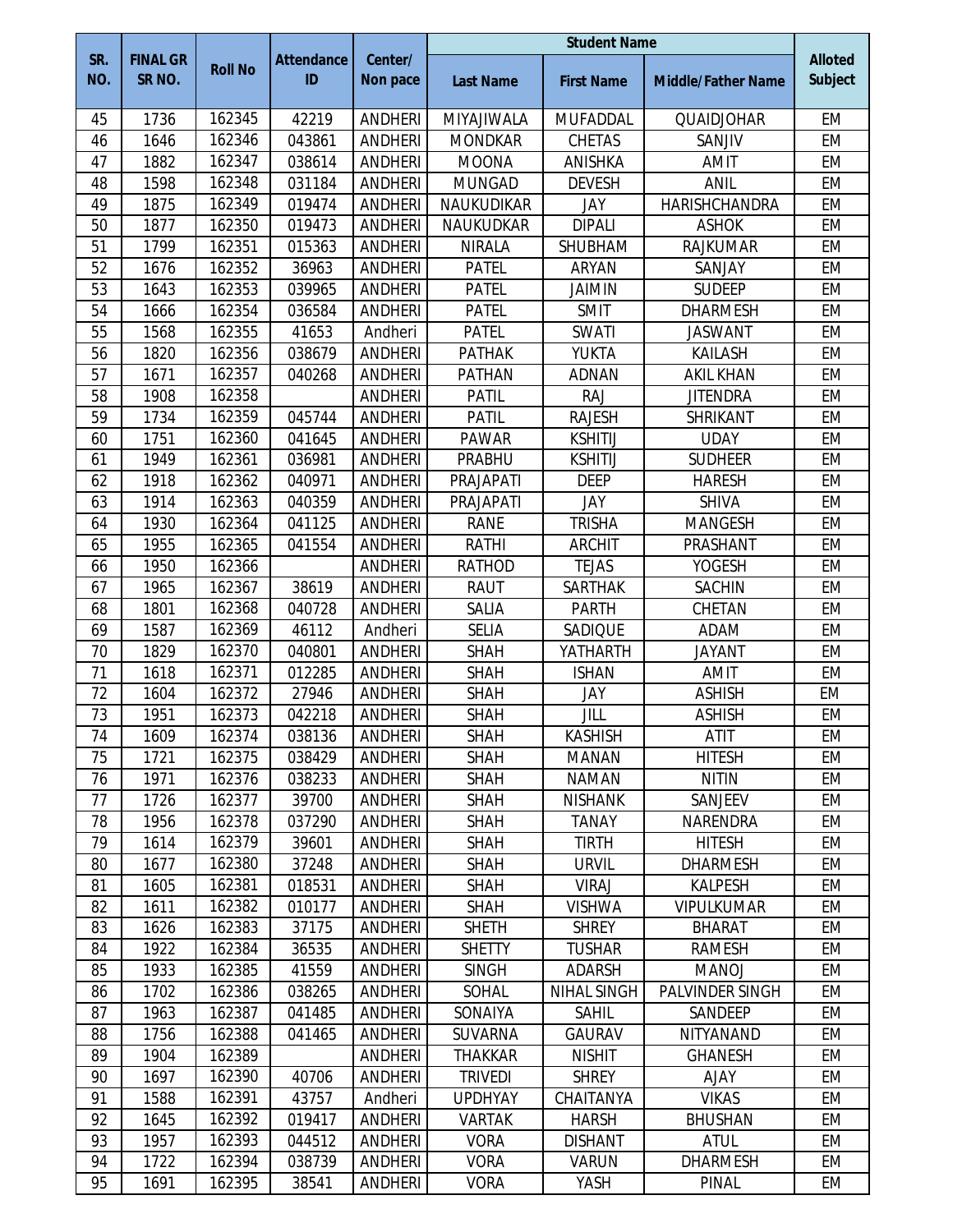| SR.<br>NO. | <b>FINAL GR</b><br>SR <sub>NO</sub> . | <b>Roll No</b> | <b>Attendance</b><br>ID | Center/<br>Non pace | <b>Last Name</b> | <b>First Name</b> | <b>Middle/Father Name</b> | <b>Alloted</b><br><b>Subject</b> |
|------------|---------------------------------------|----------------|-------------------------|---------------------|------------------|-------------------|---------------------------|----------------------------------|
| 96         | 1740                                  | 162396         | 041112                  | ANDHERI             | <b>VYAS</b>      | <b>KASHYAP</b>    | <b>GAURANG</b>            | EМ                               |
| 97         | 1932                                  | 162397         | 20747                   | ANDHERI             | YADAV            | <b>ROHIT</b>      | AMARJEET                  | EM                               |
| 98         | 1942                                  | 162398         | 044112                  | ANDHERI             | <b>YENDE</b>     | <b>NIHAL</b>      | <b>SUNIL</b>              | EM                               |
| 99         | 1682                                  | 162399         | 0372122                 | ANDHERI             | ZAVERI           | <b>HARSHIL</b>    | <b>ASHIT</b>              | EM                               |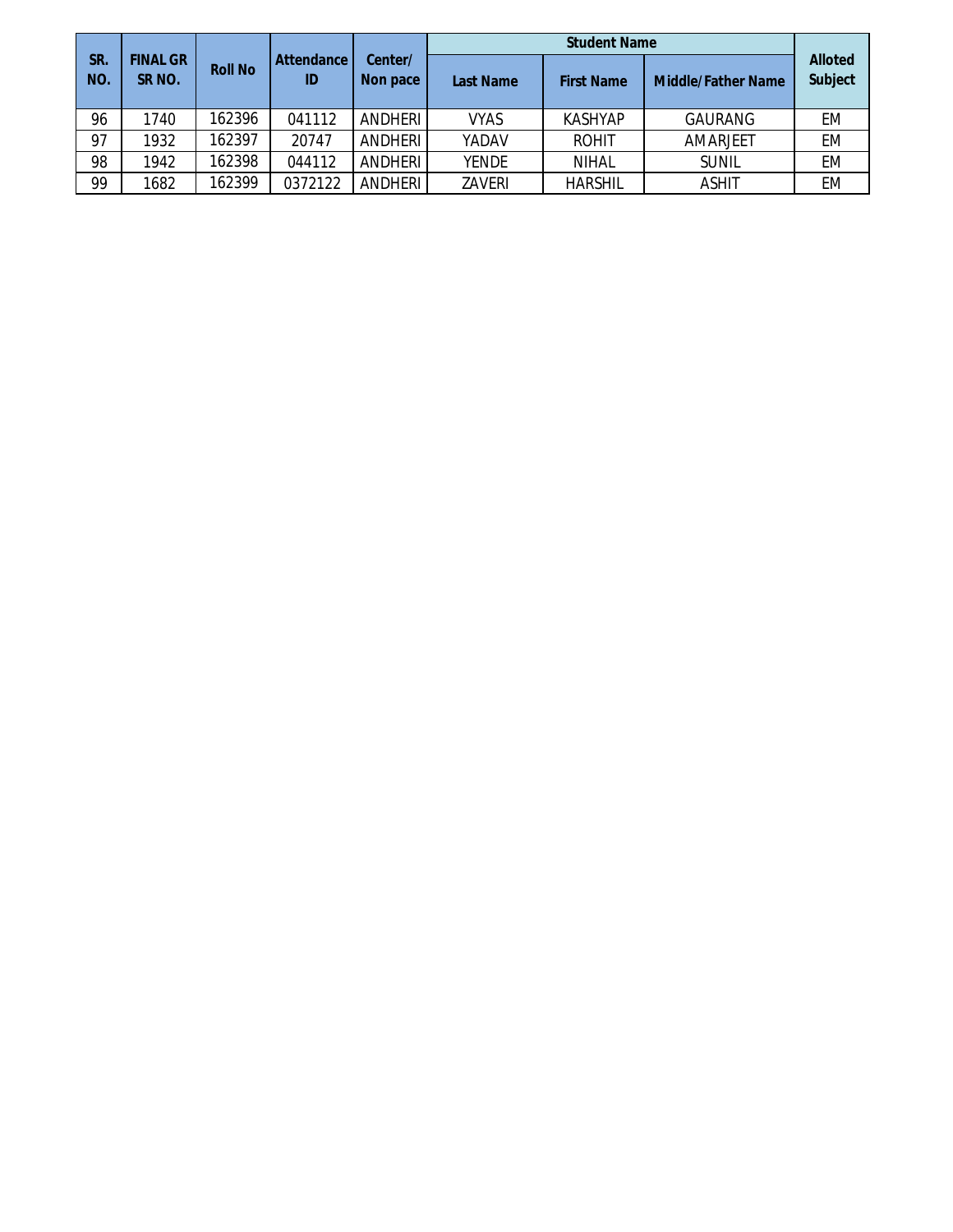## **PACE** EDUCATIONAL TRUST **E JUNIOR SCIENCE COLLEGE .BORIVALI**<br>Jaybhadra Villa, S.V.P. Road, Mandpeshwar, Borivali(W), Mumbai – 400092.

#### **std: XI (2016-17) Roll No List of Medical students**

|         |                                       |                |                          |                     | <b>Student Name</b> |                   |                                     |                                  |  |
|---------|---------------------------------------|----------------|--------------------------|---------------------|---------------------|-------------------|-------------------------------------|----------------------------------|--|
| SR. NO. | <b>FINAL GR</b><br>SR <sub>NO</sub> . | <b>Roll No</b> | <b>Attendanc</b><br>e ID | Center/<br>Non pace | <b>Last Name</b>    | <b>First Name</b> | <b>Middle/Father</b><br><b>Name</b> | <b>Alloted</b><br><b>Subject</b> |  |
|         | 1601                                  | 162444         | 44157                    | ANDHERI             | <b>DIHORA</b>       | <b>VIDHI</b>      | <b>CHANDRESH</b>                    | <b>MED A</b>                     |  |
|         | 1901                                  | 162445         |                          | ANDHERI             | <b>KONGE</b>        | <b>ABHISHEK</b>   | <b>RAMESH</b>                       | <b>MED A</b>                     |  |
|         | 1813                                  | 162446         | 038874                   | ANDHERI             | <b>PANCHAL</b>      | <b>RAHUL</b>      | ANIL                                | <b>MED A</b>                     |  |